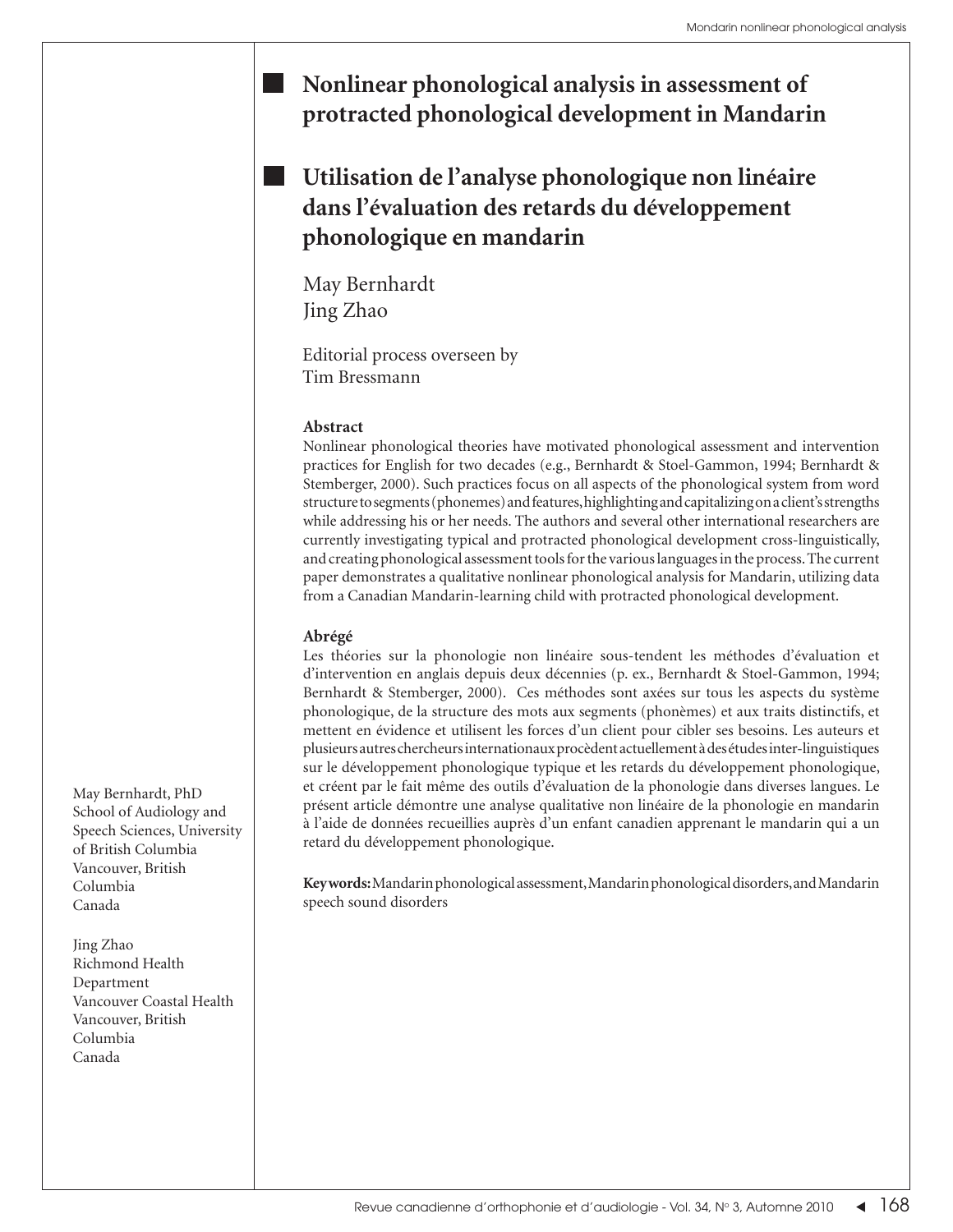**Nonlinear phonological theories**<br>have motivated phonological<br>methods for English over the past two decades have motivated phonological assessment and intervention (e.g., Bernhardt, 1990, 1992, 1994a,b; Von Bremen, 1990; Bernhardt & Stoel-Gammon, 1994; Bernhardt & Gilbert, 1992; Edwards, 1995; Bernhardt & Stemberger, 1998, 2000; Bernhardt, Bopp-Matthews, Daudlin, Edwards, & Wastie, 2010) and recently, for German (Ullrich, Romonath & Bernhardt, 2008). The authors and several other international researchers are investigating typical and protracted phonological development in a number of languages, and developing clinical tools in the process. The current paper provides a brief overview of the major aspects of nonlinear theories in clinical application, and demonstrates extensions to Mandarin.

The primary concept of nonlinear phonological theories is the hierarchical organization of the phonological system from phrase and word structure to segments (phonemes) and features (see Figure 1).

Although linguists continue to debate over the exact characterization of phonological organization, the general principles hold that all units of the phonological system are important, and have independent operations and relationships with other aspects of the system. Analysis methods in speech-language pathology based on older theories, such as phonological process analysis, may refer indirectly to different levels of the phonological system. For example, such analyses typically identify patterns affecting syllable structure (cluster reduction, final consonant deletion) versus segments (velar fronting, stopping of fricatives). However, analysis methods based on the nonlinear theories explicitly investigate all the units or domains of a phonological system. In addition, nonlinear analyses explicitly consider the relative autonomy of various units and the interactions between them. While a specific phonological unit  $(e.g., a feature [+continuant])$ may have its own set of constraints, this feature may also be positively or negatively affected when interacting with other units within the phonological system. For example, a client may be able to produce [+continuant] segments (vowels, glides, fricatives and liquids), but only in syllable-final (coda) word position in monosyllables, e.g., *bus*. Through investigation of all the elements of the phonological system, a client's strengths can be identified in addition to their needs. For example, a client may be able to pronounce only a few segments yet be able to produce word structures reasonably well. A 5-year-old child, Colin (pseudonym: Bernhardt and Stemberger, 1998, 2000) was initially able to produce words of up to three syllables with a variety of CV word shapes or sequences including complex ones such as CVCVC and CVCVCVC, yet primarily used only [g], [k], [h], [b] and [a], giving pronunciations such as [gak], [gagak], [baha], [gagagak]. The explicit analysis of his word



**Figure 1:** Phonological hierarchy from the phonological phrase to the features.

structures demonstrated to both the clinician and family that, although unintelligible, he had relative strengths in the structural aspects of phonological development: word length, stress patterns and word shape. Small-scale studies applying nonlinear theories have supported the exploitation of the strengths in the system at one level of phonological organization to address needs in other areas (e.g., Bernhardt, 1990, 1992; Von Bremen, 1990; Edwards, 1995; Major & Bernhardt, 1998; Bernhardt & Major, 2005). The equal focus on strengths and needs represents another difference from phonological process analysis, which, being an error analysis, focuses primarily on needs. But comprehensive analysis is often time-consuming. Thus, time-saving methods for nonlinear phonological analysis were developed to increase clinical efficiency: qualitative or scan analyses (Bernhardt & Stemberger, 2000; Ullrich et al., 2008) and computerized quantitative analysis (e.g., Computerized Articulation and Phonology Evaluation System (CAPES), Masterson & Bernhardt, 2001; PHON, Rose & Hedlund, 2008).

The current paper exemplifies a qualitative nonlinear phonological analysis for Mandarin. It is assumed that a speech-language pathologist well-trained in phonetics and phonology can work with a client's family, and/or language support workers, to construct an intervention plan for that client in his or her native language. Facilitative to that enterprise is a standard word list, an organized phonological analysis form and a recording of a native speaker saying the words. Ideally, the clinician would be a native speaker of the child's language, but the reality is that most clinicians are primarily monolingual, with limited knowledge of other languages. The next section describes key aspects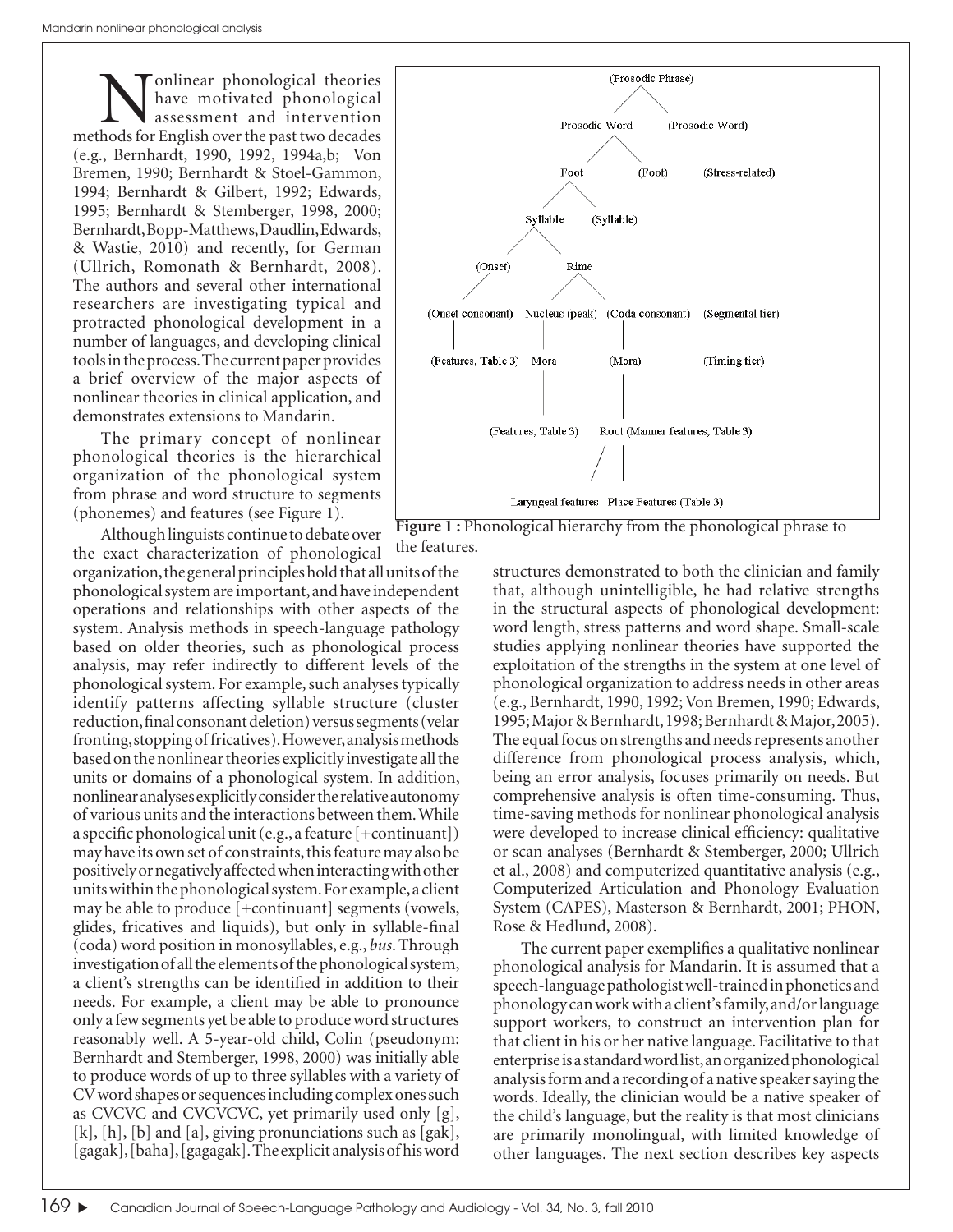of Mandarin phonology as a basis for the demonstration analysis that follows.

# **Mandarin (also called Standard Chinese, Guóyǔ, Huáyǔ or Pǔtōnghuà)**

In China there are several Chinese dialect/language families<sup>1</sup>: Mandarin, Wu (including Shanghainese, with over 70 million speakers), Yue, Min, Hakka, Xiang and Gan. Mandarin has the largest number of speakers (over 800 million) and is used in government, educational institutions and the media. It serves as a common language for people who speak the different Chinese dialects/languages, many of which are not mutually intelligible. Children receive instruction in Mandarin in the education system from age 3 on and parents also report active teaching of Mandarin at home (Angus & Lei, 2001, p. 2).

The Mandarin language has relatively simple word and syllable structure, an average-sized consonant inventory and a fairly large vowel inventory, with phonemic use of tone. (See also Duanmu, 2000; Bernhardt, Stemberger, Ayyad, Ullrich, & Zhao, in press). As with any language, there are regional variants. The paper focuses on Mandarin, but does discuss Shanghainese briefly in the case example section, because the client described was exposed to both Chinese languages/dialects.

### **Prosodic Structure: Word Length, Stress, Word Shape and Tone**

Mandarin (like other Chinese languages/dialects) has predominantly monosyllabic and disyllabic words, but does have some longer multisyllabic words. According to Duanmu (2000), words of two or more syllables may show trochaic, or stressed-unstressed patterns. Vowel reduction (to schwa) and/or tone neutralization (see below) can occur in the unstressed syllable. There is some disagreement among researchers as to whether Mandarin is a stresstimed language like English (Avery & Ehrlich, 1992), or a syllable-timed language such as Italian or Cantonese (Lin & Wang, 2007; Mok, in press). Mok observes that regional variants of Mandarin may differ in their degree of syllable timing, with some regional variants such as Mandarin spoken in Singapore having fewer unstressed syllables and thus having clearer syllable timing (Mok, in press).

Syllable and word shapes include open (coda-less) syllables such as V, VV, CV, CVV, CVVV ( $VV =$  diphthong; VVV = triphthong), and closed syllables such as VC, CVC and CVVC. Sequences of consonants with syllable-final nasals in the first syllable can occur word medially (e.g. [kho<sup>MLM</sup>n<sub>1</sub>,10<sup>MH</sup>n 'dinosaur'), but there are no word-initial or final clusters. Duanmu (2000) suggests alternatively that there are syllable-initial consonant-glide clusters with  $[w]$ , [j] or /ɥ/, and therefore fewer diphthongs and triphthongs with  $[u]$ ,  $[i]$  or /y/ as the first vocalic element.

Mandarin has four tones, plus a 'neutral tone' and several tone alternations (tone sandhi). Tones include both level and contour tones (i.e., tones with changes in pitch). Here we give the "tone letters," introduced by Chao (1930), but Duanmu (2000) points out that there is much disagreement among Chinese linguists as to the actual pitch realization of the various tones within and across dialects (Duanmu, p. 211-212).

- Tone 1 (T1): high (H) level  $\frac{1}{8}$ u<sup>H</sup>/ 'book'
- Tone 2 (T2): mid-rising  $(MH)/v^{MH}$  'fish'
- Tone 3 (T3): mid-low-mid "dipping" /maMLM/'horse'
- Tone 4 (T4): high-low falling (HL), e.g. /ma $^{HL}$ / scold'

The neutral tone (0) occurs in a short, unstressed syllable following a stressed syllable (e.g./ $\sigma^{\text{MLM}}$ tuo<sup>0</sup>/'ear'); it tends to be 'relatively low' in many cases, and high after Tone 3. (Duanmu (2000) notes that the unstressed syllable in such contexts could be considered 'toneless', p. 224). T3 sandhi, the most common of the tone changes, shows the dipping tone MLM changing to the rising tone MH when it occurs before another dipping tone (i.e. T3→T2/\_\_T3), e.g. for the syllable /  $ma^{MLM}/\rightarrow$  [ $ma^{MH}$ ] when preceding another syllable with MLM tone; thus 'ant' is /ma<sup>MH</sup>ji<sup>MLM</sup>/, even though the root contained /ma<sup>MLM</sup>/.

### **Vowels**

Vowels (monophthongs, diphthongs and triphthongs) serve as the tone-bearing units in Mandarin. Although researchers are still investigating the vowels of Chinese dialects both acoustically and in terms of phonetic transcription (Li & Wang, 2003), Mandarin is reported to have eight to nine monophthongs/i y (e)  $\partial \sigma u$  o  $\gamma a$ . These include distinctions between front, central and back vowels, low, mid and high vowels, rounded and unrounded vowels and tense and lax vowels. Schwa occurs only in unstressed syllables. The / $\alpha$ / occurs both in isolation (e.g., / $\alpha^{HL}$ /'two') and as a suffix (replacing a nasal consonant, e.g. / $\text{kan}^H$ / as [ka $\mathcal{D}^H$ ], Duanmu, 2000). There are four diphthongs with rising sonority, /ai, ei, ou, ao/ and five with falling sonority, /ia ua uo ie ye/. The four triphthongs are /iao iou uai uei/. (Duanmu (2000) actually treats the initial  $\frac{i}{\sqrt{a}}$  and  $\frac{i}{\sqrt{a}}$  as glides; there is some disagreement about the final vowel in /uai/, whether it may actually be /e/.) Vowel-feature segment correspondences are listed in Table 1.

### **Consonants**

Standard Mandarin has 24 consonants (see Tables 2 and 3.). All consonants except /ŋ/ occur syllable initially, but only  $/n/$  and  $/n/$  occur syllable finally. In terms of manner of articulation, there are six stops, three nasals, five fricatives, six affricates, two liquids  $\frac{1}{1}$  and retroflexed /ɻ/)and two glides /w/ and /j/. Place of articulation includes labial, coronal (alveolar, alveopalatal) and dorsal (velar).

1 Research is ambivalent about the word 'language' versus 'dialect' for variants of Chinese. Duanmu (2000) notes that all the variants of Chinese use the same written system, and are very similar grammatically. They do differ phonologically in systematic ways, and Duanmu (2000) claims that, although the variants are at first mutually unintelligible, at least some speakers can learn to understand other variants, given time and exposure. This latter fact and the similarity in the grammatical and written systems suggests that the variants are dialects rather than languages. Here we use dialects/languages or languages/dialects so as to be inclusive of the various perspectives.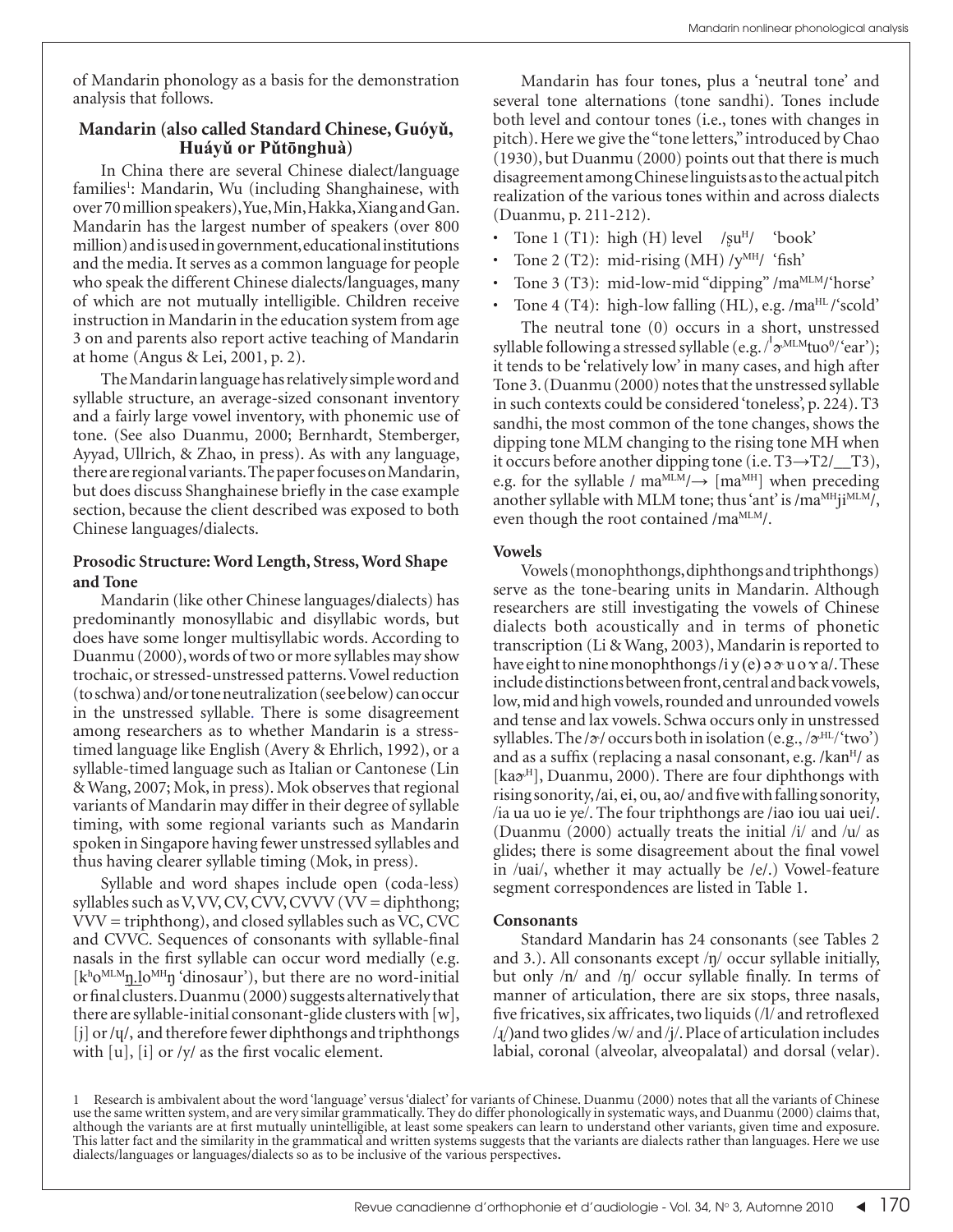Fricatives and affricates can be grooved (strident) or ungrooved, and retroflexed or plain. Duanmu (2000) notes that the Coronal [+anterior] fricatives are produced more in the dental than in the alveolar region, but are still considered to be grooved (strident). In the current paper, we use the dental diacritic  $($ <sup>n</sup> $)$  to indicate a lack of grooving, rather than an indication of exact place. Consonants differ in terms of the degree of glottis aperture, i.e., they are either aspirated ([+spread glottis]) or non-aspirated ([-spread glottis]). Fricatives are only [-voiced], i.e., [+spread glottis].

### **Nonlinear Phonological Analysis for Mandarin**

A nonlinear phonological analysis describes forms from all levels of the phonological system (prosodic, segmental, sequences). Clinically, one purpose of the assessment is to determine the client's strengths in terms of phonological development; the other is to determine needs for treatment, if any. Depending on the severity of the problem, the analysis may be brief or extensive. Quantitative analyses are useful for setting baselines and showing change/ effectiveness later. However, without computer assistance, they can be timeconsuming and moreover, articulation patterns are often sufficiently clear without actually counting. Thus, a qualitative analysis (as is typical in linguistics) is often sufficient.

Both independent (inventory)

and relational (match/accuracy) analyses are included. The inventory analysis informs the evaluator about what the client is doing, without regard for the language targets. This is useful, because some forms identified in the inventory can serve as supports for the development of new phonological forms during treatment. The relational analysis describes matches and gaps between the client productions and the target language. Matching forms provide further information about strengths in the system and supports for treatment, whereas gaps indicate potential needs and intervention targets. The case example below demonstrates the various steps of a qualitative analysis for Mandarin. The example begins with the prosodic units, and then proceeds through vowels, consonants and variability/ sequence analyses. There is no necessary order of analysis but evaluating prosodic structure and vowels first draws attention to these less frequently evaluated domains in clinical practice.

| Table T                                                                |  |
|------------------------------------------------------------------------|--|
| Vowel-feature correspondences for Mandarin (adapted from Duanmu, 2000) |  |

|                        | voitor roataro corrooportaoricoo for mariaanii (aaaptoa homi Baannia, 2000) |                           |                                         |  |  |  |
|------------------------|-----------------------------------------------------------------------------|---------------------------|-----------------------------------------|--|--|--|
| Vowel                  | $[\text{high}]/[\text{low}]$                                                | [back] (Cor or Dor)       | Labial $($ $\lceil$ +round $\rceil$ )   |  |  |  |
| i                      | $[+high]$                                                                   | Dor [-back] $&Cor$        |                                         |  |  |  |
| у                      | $[+high]$                                                                   | Dor [-back] & Cor         | Labial $($ $\lceil$ +round $\rceil$ $)$ |  |  |  |
| e                      | $[-high][-low]$                                                             | Dor [-back] $&Cor$        |                                         |  |  |  |
| $\Theta$               | $[-high][-low]$                                                             | (Dor [back]) <sup>a</sup> | $(Labial [round])^a$                    |  |  |  |
| $\mathfrak{D}^{\circ}$ | $[-high][-low]$                                                             | Dorsal [+back]            |                                         |  |  |  |
| u                      | $[+high]$                                                                   | Dorsal [+back]            | Labial $($ $\lceil$ +round $\rceil$ )   |  |  |  |
| $\Omega$               | $[-high][-low]$                                                             | Dorsal [+back]            | Labial $($ $\lceil$ +round $\rceil$ )   |  |  |  |
| $\gamma$               | $[-high][-low]$                                                             | Dorsal $[+back]^b$        |                                         |  |  |  |
| a                      | $[+low]$                                                                    | (Dor [back]) <sup>a</sup> |                                         |  |  |  |
|                        |                                                                             |                           |                                         |  |  |  |

<sup>a</sup>The schwa varies in context in backness and roundness; and thus is unspecified for these features. The /a/ also has several variants, from [+back] to more central. All vowels except schwa are [+tense] (two timing units/moras).

bDuanmu (2000) suggests that the unrounded mid back vowel /x/ alternates with schwa in terms of length/syllable stress. The  $\frac{x}{n}$  has two timing units/moras, and occurs in stressed syllables, whereas schwa has one timing unit and occurs in unstressed syllables. Thus, he does not list  $\sqrt{x}$ .

| Table 2                                      |
|----------------------------------------------|
| Consonant inventory of Mandarin <sup>a</sup> |
|                                              |

**Table 1**

|                                             | Labial     |        | Dental | Retroflex | Alveo-<br>palatal     | Palatal                   | Dorsal<br>(velar) |                |
|---------------------------------------------|------------|--------|--------|-----------|-----------------------|---------------------------|-------------------|----------------|
| <b>Stops</b><br>Affricates                  |            |        |        |           | tç<br>tç <sup>h</sup> |                           |                   | k <sup>h</sup> |
| Fricatives<br><b>Nasals</b><br>Approximants | m<br>$W^b$ | S<br>n |        |           | Ç                     | $\mathbf{i}^{\mathrm{b}}$ | X<br>$(\eta)^a$   |                |

a All can occur in syllable-initial position except for /ŋ/. Only the /n/ and /ŋ/ occur syllable-finally.

<sup>b</sup>The glides /w/ and /j/ can be alternately noted as vowels [u] and [i] in diphthongs and triphthongs.

### **Case Example**

The participant for the case example was a girl (aged 4;1), who was living with her parents and two younger siblings in Canada. The child for this study had a birth weight of just under 7 pounds (i.e., average), although her mother did have gestational diabetes, which can result in heavier than average babies. She had been referred to a preschool health agency because of parental concerns about possibly delayed speech development. There were also concerns about her next-youngest sister in terms of speech development. In terms of language input, her parents reported speaking to her in both Mandarin and Shanghainese in approximately equal amounts. In addition, the child watched a Mandarin DVD for one half-hour daily. (Further information is not available.) This language use accords with Angus (2002)'s claim that speakers from Shanghai often consider both Shanghainese and Mandarin to be important dialects and that parents actively help their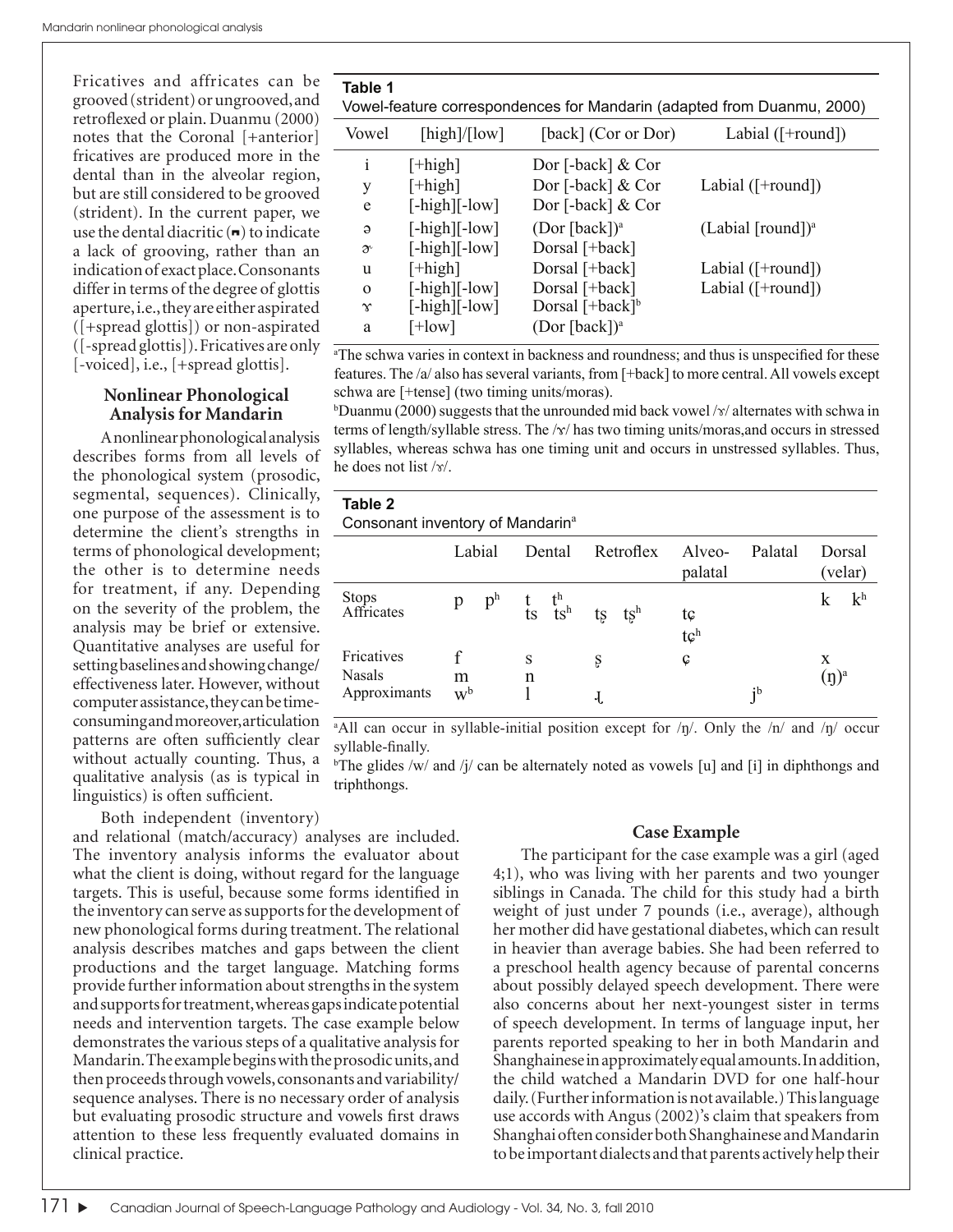### **Table 3**

Consonant feature-segment correspondences for Mandarin

| Consonant                | <b>Manner Features</b>                        | <b>Place Features</b>            | <b>Laryngeal Features</b>           |
|--------------------------|-----------------------------------------------|----------------------------------|-------------------------------------|
| $p p^h$ <sup>a</sup>     | [+consonantal][-continuant]                   | Labial                           | $[-/+$ spread glottis] <sup>a</sup> |
| t t <sup>h</sup>         | $[+cons]$ [-cont]                             | Coronal [+anterior]              | $[-/+$ spread glottis]              |
| k k <sup>h</sup>         | $[+cons][-cont]$                              | Dorsal                           | $[-/+$ spread glottis]              |
| m                        | [+cons][-cont][+nasal]                        | Labial                           | $(I+voiced])$                       |
| $\mathbf n$              | $[+cons][-cont][+nasal]$                      | Coronal [+anterior]              | $(I+voiced])$                       |
| ŋ                        | $[+cons][-cont][+nasal]$                      | Dorsal                           | $(I+voiced])$                       |
| $\mathbf f$              | $[+cons][+cont]$ ([-sonorant])                | Labial [+labiodental]            | $($ [+spread glottis])              |
| $\rm S$                  | $[+cons][+cont]$ ([-sonorant])                | Coronal [+anterior] [+grooved]   | ([+spread glottis])                 |
| $ts$ $tsh$               | $[+cons]$ [-cont,+cont]([-son])               | Coronal [+anterior] [+grooved]   | $[-/+$ spread glottis]              |
| ş                        | $[+cons][+cont]$ ([-sonorant])                | Coronal [-anterior] [+grooved]   | ([+spread glottis])                 |
| $ts$ $tsh$               | $[+cons]$ [-cont,+cont]([-son])               | Coronal [-anterior] [+grooved]   | $[-/+$ spread glottis]              |
| $\boldsymbol{\varsigma}$ | [+cons][+cont]([-sonorant])                   | Coronal [-anterior] [-grooved]   | ([+spread glottis])                 |
| $t \in \mathfrak{t}$     | $[+cons]$ [-cont,+cont]([-son])               | Coronal [-anterior] [-grooved]   | $[-/+$ spread glottis]              |
| X                        | $[+cons]$ [-cont,+cont]([-son])               | Dorsal                           | ([+spread glottis])                 |
| W                        | $[-\text{cons}]([-\text{cont}][+\text{son}])$ | Labial                           | $(I+voiced])$                       |
| j                        | $[-\text{cons}]([-\text{cont}][+\text{son}])$ | Coronal-Dorsal (palatal)         | ([+voiced])                         |
| $\mathbf{1}$             | [+cons] ([+cont][+son])[+lateral]             | Coronal [+anterior]              | $([+voiced])$                       |
| J,                       | $[+cons]$ ( $[+cont]$ $[+son]$ )              | Coronal [-anterior] (+retroflex) | $(I+voiced])$                       |

**Note:** Parentheses indicate that this feature is predictable for the given target, given other major features of the phoneme, and possibly not a necessary part of the underlying (lexical) representation.

a Aspirated obstruents are [+spread glottis] and unaspirated obstruents are [-spread glottis], hence the [-/+spread glottis] notation. These are considered contrasting phonemes (not allophones), but space in the table precludes separate lines.

b The table does not indicate [+sonorant], following Bernhardt and Stemberger (2000), where it was noted to be redundant. However, it is to note that nasals and approximants are [+sonorant] and stops and fricatives/affricates are [-sonorant].

children learn Mandarin at home. The child had started learning English in preschool at age 3, but did not use English at home.

The second author, a speech-language pathologist and paeditrician, conducted a speech/language assessment in Mandarin and made the diagnosis of protracted phonological development. (This author is a phonetically trained native speaker of both Shanghainese and Mandarin.) For speech production, a speech sample of 80 single, spontaneous words (constructed to elicit all major aspects of Mandarin phonology) was digitally audiorecorded monaurally with an M-Audio Microtrack recorder and high quality Senheiser wireless lapel microphones. The same author transcribed the sample, with consultation from a trained phonetician. Examples from the word list are provided in the appendix and throughout the analysis below.

Before proceeding to the analysis, major phonological differences between Shanghainese and Mandarin are noted here as a background to interpretation of some of her phonological patterns:

### **1. Syllables:**

Duanmu suggests that Shanghainese does not have a pronounced distinction between stressed and unstressed syllables, whereas Mandarin does distinguish such syllables. However, for both Shanghainese and Mandarin, tones are only associated with the initial stressed syllables lexically, i.e., in underlying representation (2000, p. 230).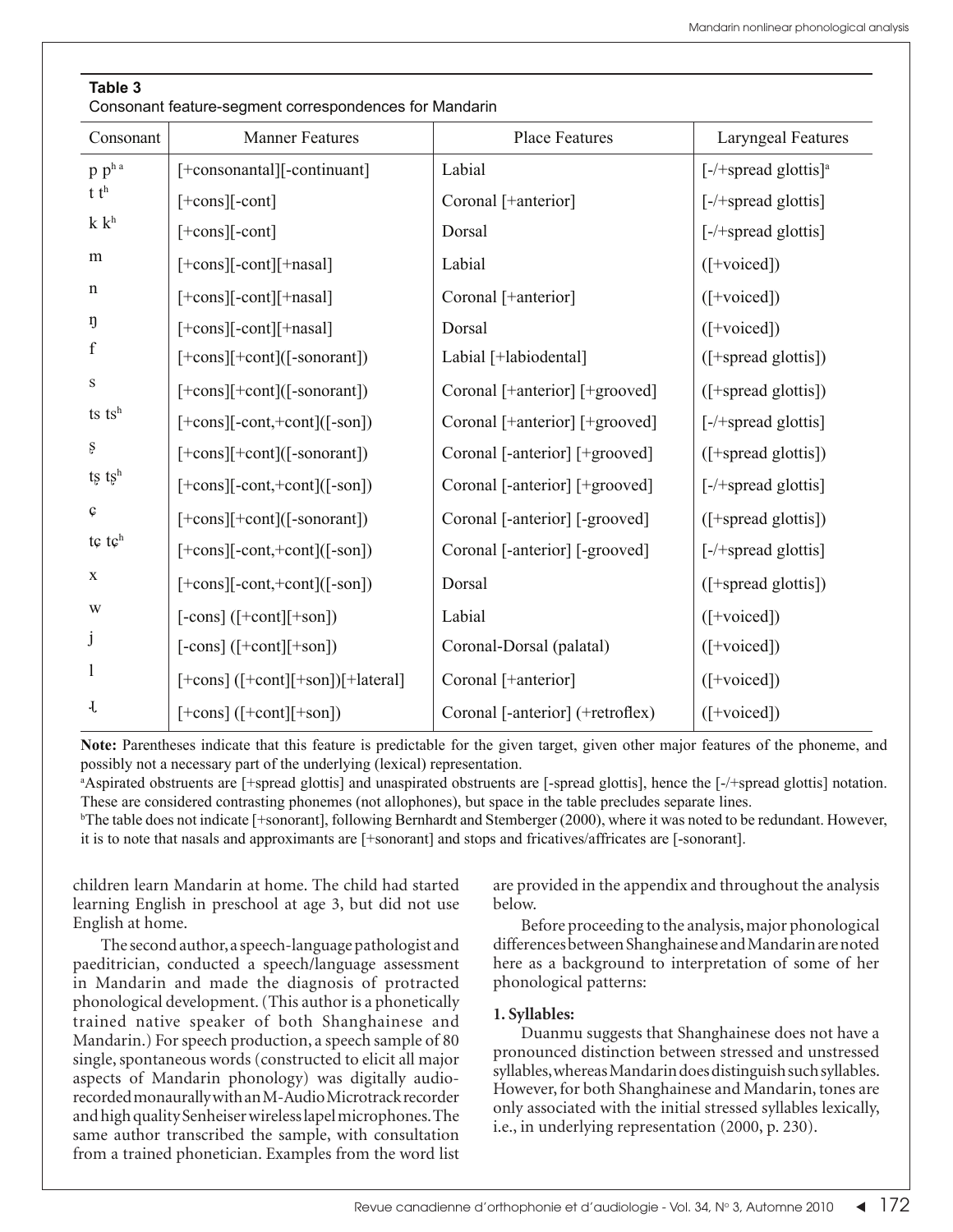#### **2. Tone:**

a. According to Jin (1986), Shanghainese has five tones.

b. Shanghainese has a higher frequency of rising tones than Mandarin.

c. Shanghainese low tones are accompanied by murmur (breathy voice: Duanmu, 2000, p 212) and only the T3 of Mandarin appears to be like the [23] contour of Shanghainese, i.e., murmured.

d. Shanghainese tones are sometimes described as akin to registers or pitch accents (Dai, 1991) but are still designated with tone letters.

e. Neutral tones were found less often in a group of Shanghai speakers (Li & Wang, 2003), which accords with the lack of distinction in lexical syllable stress.

#### **3. Consonants:**

a. The syllable-final nasal is usually restricted to the velar nasal in Shanghainese (Dai, 1991). Sometimes the nasal is unpronounced and realized as nasalization of the preceding vowel (Ramsay, 1989, p. 91).

b. Shanghainese has voiced obstruents (stops and fricatives) word initially, unlike Mandarin. These voiced obstruents are apparently produced with breathy voice (murmur) and appear to be associated with the tone on the following vowel, i.e., voiced obstruents are associated with low tone or register, and voiceless ones with high tone or register (Ramsay, 1989, p. 91).

c. Shanghainese has no retroflexed consonants. In Li and Wang (2003), Shanghainese-Mandarin adult bilinguals with 'heavy accents' did not produce the retroflexes when speaking Mandarin, although those with less noticeable accents did produce some of the retroflexes accurately.

d. Some syllables may end in glottal stop, unlike in Mandarin (Ramsay, 1989, p. 93).

#### **4. Vowels:**

According to Ramsay (1989), Shanghainese has more monophthongs than Mandarin, because of sound changes reducing diphthongs to monophthongs (12 vowels in total instead of nine). For example, /lai/ of Mandarin is often pronounced as [le] in Shanghainese or /ao/ as [ɔ] (Ramsay, 1989, p. 92).

### **Clinical Analysis Part 1: Initial Overview**

In starting a phonological analysis, it can be useful to begin with a short perusal of the data (5-10 minutes, depending on the complexity of the sample), called a "Bird's Eye View" in Bernhardt and Stemberger (2000). This initial overview (Table 4) can help identify (1) obvious strengths of a client's phonological system and (2) further needs for detailed analysis, i.e., targets showing obvious inconsistency or major gaps with respect to the adult language. In Table 4, a filled-in checkbox indicates general match with the adult target, and a blank checkbox and underlining, a general mismatch. Parentheses indicate inconsistent matches.

1. Prosodic structure: Generally a strength. The following examples demonstrate inconsistency in use of  $(a)$  syllable-final nasals and  $(b)$  monophthong versus diphthongs versus triphthongs, and thus a need for further analysis of positional patterns (nasals) and wordshapes.

Word-final nasal and diphthong/monophthong matches:

| Child                                                                                                                              | English   |
|------------------------------------------------------------------------------------------------------------------------------------|-----------|
| $\lceil \text{t}^{\text{h}} \text{a}^{\text{H}} \text{H} \text{a} \text{a} \text{n}^{\text{o}} \rceil$                             | 'sun'     |
| <b>CVVCVC</b>                                                                                                                      |           |
| $\text{Msai}^{\text{HL}}$ tçi $\text{En}^{\text{HL}}$ > $\text{Msai}^{\text{HL}}$ tçi $\text{En}^{\text{HL}}$<br>CVVCVVC > CVVCVVC | 'goodbye' |
|                                                                                                                                    |           |

Word-final nasal and diphthong mismatches: /tc<sup>h</sup>iEn<sup>MH</sup>/  $>$  [tc<sup>h</sup>  $[te^h i Ei^{MH}]$  'money' CVVC > CVVV

Medial nasal match and mismatches:  $\langle$ cion<sup>MH</sup>mao<sup>H</sup> $\rangle$  [cion<sup>MH</sup>mao<sup>H</sup>] 'panda' /CVVCCVV > CVVCCVV  $pi^{MLM}$ kan<sup>H</sup>/ >  $[pi^{MLM}$ kan<sup>H</sup>]  $'cookie'$ CVCCVC > CVCVC

2. Vowels: A relative strength. Inconsistency (as seen in the above examples) suggested a need for further vowel analysis.

3. Consonants: Many matches with the target but inconsistency for most sound classes. Examples in the Appendix and the detailed consonant analysis section show further needs for analysis, particularly for coronal fricatives, affricates and liquids, and unaspirated targets.

4. Variability and sequences: Some variability (noted above) for: (a) word shapes with nasal codas, (b) specific consonant types and (c) vowels. Very few assimilation or metathesis patterns were observed. However, sequences were a relative strength. (*If a client shows variability across words plusassimilation, metathesis*, *coalescence or dissimilation* for the variable productions, suggesting sequence constraints, further analysis of cross-vowel consonant sequences, CV interactions, or VV/VVV sequences is indicated.) Diphthong sequence analysis was indicated because of metatheses in certain targets.

### **Detailed Analyses**

The following outlines more specifically various aspects of the child's speech production. Possible influences of Shanghainese on Mandarin use are noted.

The overview showed the following: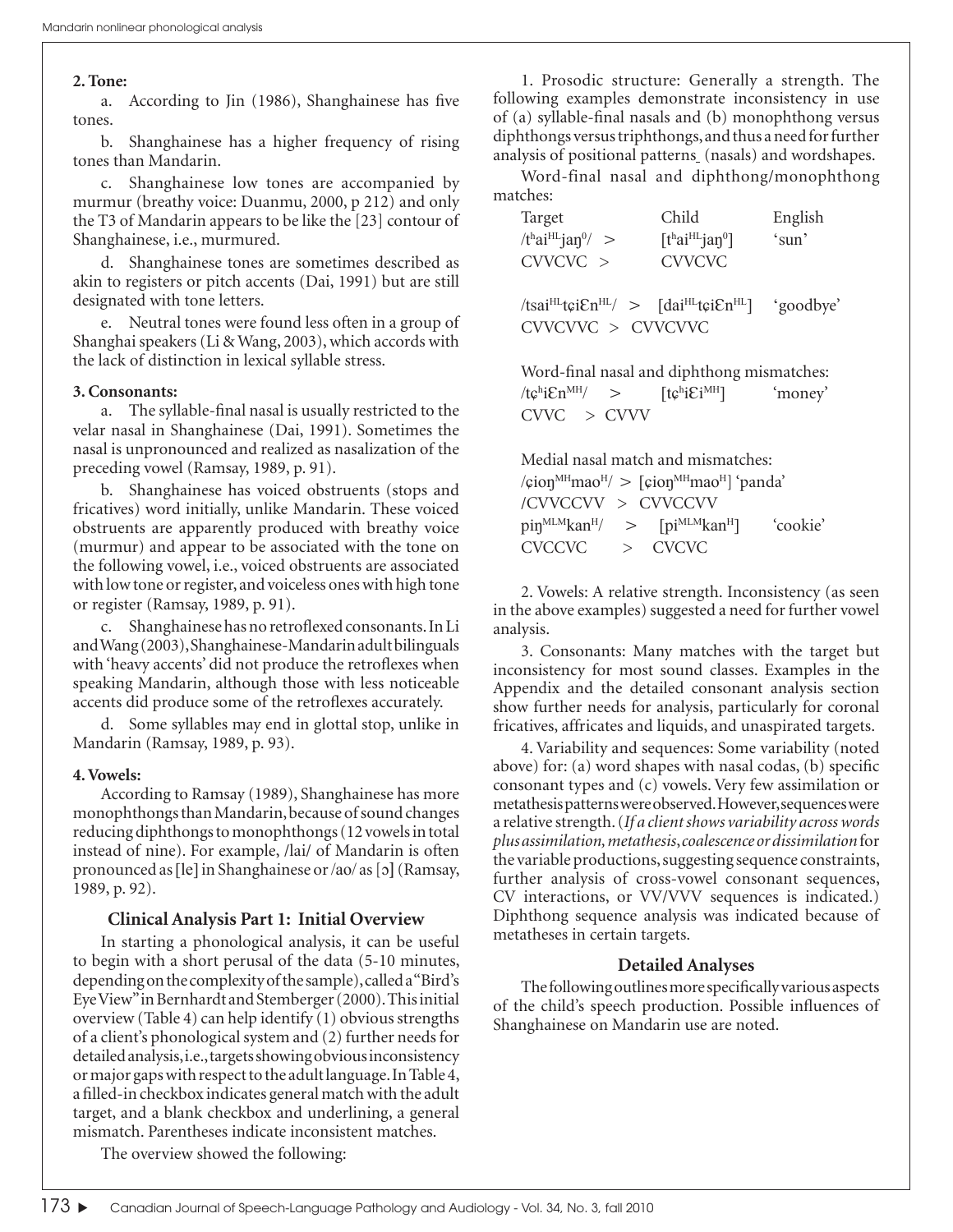| Overview of Case Example |                                            |                                                                                                                                                          |                                                 |
|--------------------------|--------------------------------------------|----------------------------------------------------------------------------------------------------------------------------------------------------------|-------------------------------------------------|
| Domain                   | Specific forms                             | Strength<br>(General match with target)                                                                                                                  | Needs further analysis                          |
| Prosodic<br>structure    | Word length                                | $\blacktriangledown$                                                                                                                                     | $\Box$                                          |
|                          | Word shape                                 | $(\boxtimes)$                                                                                                                                            | ☑                                               |
|                          | Tones                                      | ☑                                                                                                                                                        | □                                               |
|                          | Position-specific<br>patterns <sup>a</sup> | $\Box$                                                                                                                                                   | ☑<br>Nasals in coda?                            |
|                          | General prosody<br>(rate, pitch, etc.)     | ☑                                                                                                                                                        | п                                               |
| Vowels                   | Overall                                    | $(\boxtimes)$                                                                                                                                            | ☑                                               |
|                          | Monophthongs?                              | $(\boxtimes)$                                                                                                                                            | ☑                                               |
|                          |                                            |                                                                                                                                                          | Some vowel mismatches                           |
|                          | VV and VVV                                 | $(\boxtimes)$                                                                                                                                            | ☑                                               |
| Consonants               | Overall                                    | $(\overline{\boxtimes})$                                                                                                                                 | ☑                                               |
|                          | Manner of                                  | Stops $\boxtimes$ (Nasals $\boxtimes$ ) (Fricatives                                                                                                      | ☑                                               |
|                          | articulation                               | $\boxtimes$ ) (Affricates $\boxtimes$ ) (Liquids $\boxtimes$ )<br>(Glides $\boxtimes$ )                                                                  | All but stops?                                  |
|                          | Place of                                   | Labials $\boxtimes$                                                                                                                                      | ☑                                               |
|                          | articulation                               | Coronals: Dentals Ø<br>(Alveolars $\boxtimes$ ) (Retroflex $\boxtimes$ )<br>(Alveopalatals $\boxtimes$ )<br>(Palatal $\boxtimes$ ) (Dorsal $\boxtimes$ ) | Coronals?                                       |
|                          | Laryngeal status                           | Aspirated $\boxtimes$                                                                                                                                    | $(\boxtimes)$                                   |
|                          |                                            | (Unaspirated $\boxtimes$ )                                                                                                                               | Unaspirated?                                    |
| Variability and          | Overall                                    | $(\boxtimes)$                                                                                                                                            | ☑                                               |
| sequences                |                                            |                                                                                                                                                          | (Vowels? More variable<br>in connected speech?) |
|                          | Same word                                  | $((\boxtimes))$                                                                                                                                          | □                                               |
|                          | Same target                                | $(\boxtimes)$                                                                                                                                            | ☑                                               |
|                          |                                            |                                                                                                                                                          | (Vs, coronal frics. and                         |
|                          |                                            |                                                                                                                                                          | affricates, word shapes)                        |
|                          | Assimilation or                            | $(\boxtimes)$                                                                                                                                            | ☑                                               |
|                          | metathesis?                                |                                                                                                                                                          | (Diphthongs?)                                   |

## **Table 4**

a Position-specifi c patterns include general omission of a target in a word position, or frequent segment (phone) use in one position (such as [t] or glottal stop).

Note: Parents understood about 70% of speech in context, others about 20-30%.

## **Prosodic Structure: Word Length, Word Shape and Tone**

For prosodic structure, it is important to abstract away from the actual segments. The question is whether the consonants and vowels produced help maintain a particular word structure: e.g., for CVC, it only matters that there may be an initial and final consonant and a vowel, not necessarily segments that match the adult target. Table 5 shows a more detailed prosodic structure analysis.

The checkboxes in the first column indicate presence

of particular forms (inventory). Mismatches with the language targets ('errors') are underlined. For the adult targets, parentheses around individual Vs or Cs are abbreviations, i.e., (C)VV indicates both CVV and VV. A parenthesis around the entire form  $(CV(V)C)$  indicates client inconsistency in matching the target. If there is some obviously frequent form for a particular domain, this can be circled or highlighted in some way. In the current data, no particular form was especially frequent, and thus no highlighting was indicated. Noting the most complex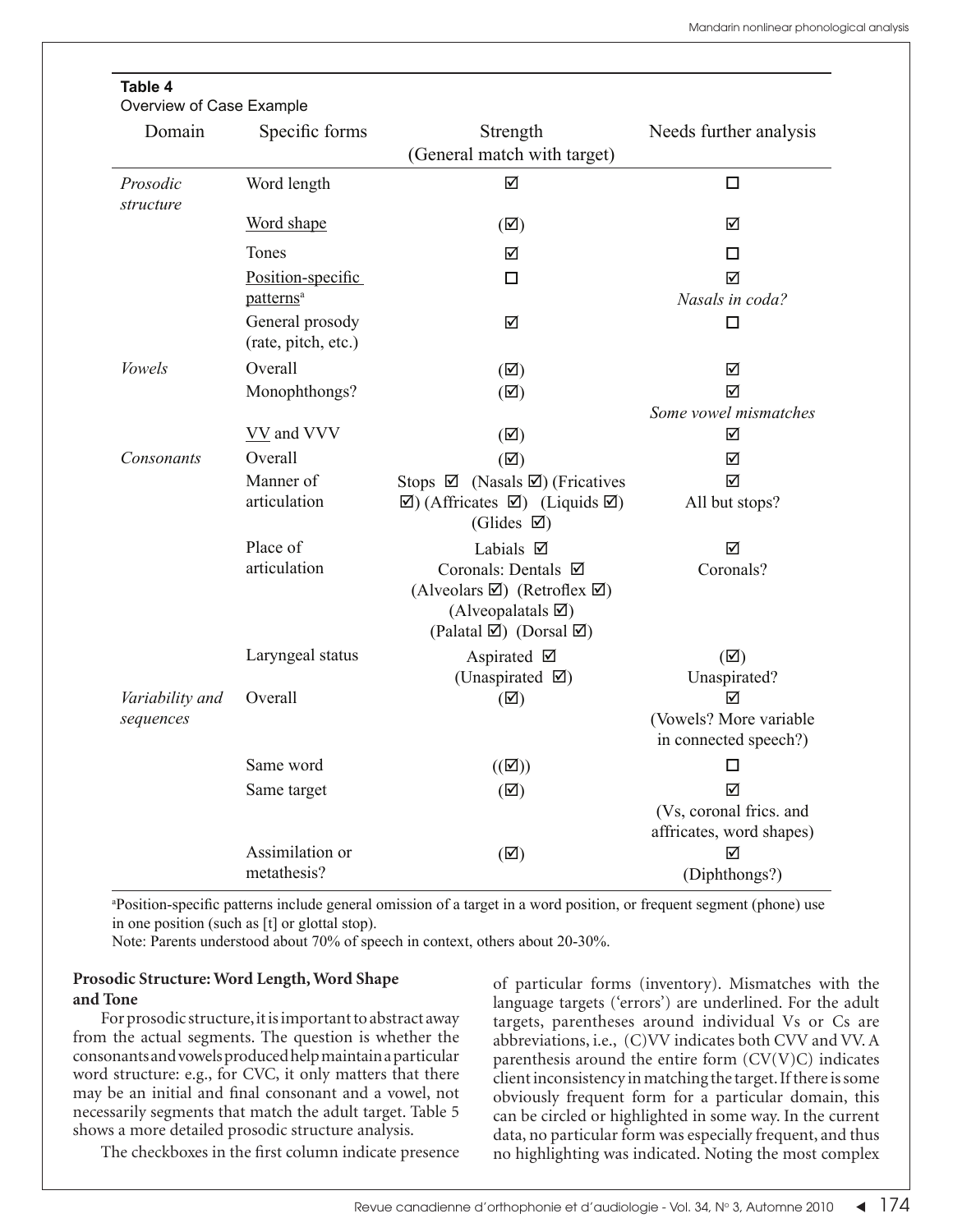(maximum) form within a domain shows the client's current potential, even if those complex forms are inconsistent or infrequent. At the bottom of the table is indicated whether the domain is a strength or shows needs, and if there are needs, which ones. The information from this row will be returned to during selection of treatment targets (needs) and treatment strategies (strengths).

As noted in the Overview, prosodic structure was a relative strength across domains for this child. The columns of Table 5 are nevertheless completed for demonstration purposes, even though the Overview indicated a need for analysis of word shape only. Examples in the Overview section, Appendix and Table 5 indicated possible minor needs for development of CV(V)C and CVC.  $CV(V)(C)$ , as a result of

| Table 5                                  |                | Prosodic Structure: Inventory and Matches (mismatches underlined)                                                               |                                                              |                                                                                                                                                                                                                                                                            |
|------------------------------------------|----------------|---------------------------------------------------------------------------------------------------------------------------------|--------------------------------------------------------------|----------------------------------------------------------------------------------------------------------------------------------------------------------------------------------------------------------------------------------------------------------------------------|
| Additional                               | Word length    | Word shape                                                                                                                      |                                                              | Tone                                                                                                                                                                                                                                                                       |
| Analysis                                 | inventory      | inventory                                                                                                                       |                                                              | inventory                                                                                                                                                                                                                                                                  |
|                                          | ☑<br>1 syl     | (C)V<br>(C)VV<br>(C)VVV<br><b>VC</b><br>(CVC)                                                                                   | ☑<br>☑<br>☑<br>☑<br>$(\boxtimes)$                            | ☑<br>$T1 - H$ (high)<br>$T2 - MH$ (mid-high)<br>☑<br>$T3 - MLM$ (mid-low-mid)<br>☑<br>$T4 - HL$ (high-low)<br>☑<br>Other:                                                                                                                                                  |
|                                          | ☑<br>2 syl     | (CVVC)<br>(C) VCV(V)<br>CVVV(C)V(V)<br>CV(V)CV(V)<br>(C)V(V)CV(V)C<br>(CVC.CV(V)(C))<br><b>CVVCCVC</b><br>CVVC.CVV(V)<br>Other: | $(\boxtimes)$<br>☑<br>☑<br>☑<br>☑<br>$(\boxtimes)$<br>☑<br>☑ | Tone Sequences<br>$1-0$ $\boxtimes$ $-1$ $\boxtimes$ $-2$ $\boxtimes$ $-3$ $\boxtimes$ $-4$ $\Box^*$<br>2-0 ☑ -1 ☑ -2 ☑ -3 ☑ -4 ☑<br>3-0 ☑ -1 ☑ -2 ☑<br>-4 ☑<br>4-0 ☑ -1 ☑ -2 ☑ -3 ☑ -4 ☑<br>Tone sandhi? $3-3 > 2-3$ $\boxtimes$<br>Other:<br>$*$ No data but see 1-4-4-1 |
|                                          | $3+$ syl<br>☑  | CV(V)CCVCV<br><b>CVVVCVCCVV</b><br><b>CVCCVCCVCV</b>                                                                            | $(\nabla)$<br>☑<br>☑                                         | $2 - 4 - 0$<br>☑<br>$3 - 2 - 0$<br>☑<br>$1 - 4 - 4 - 1$<br>☑                                                                                                                                                                                                               |
| Maximum                                  | $4$ -syl       | <b>CVCCVCCVCV</b>                                                                                                               |                                                              | $1 - 4 - 4 - 1$                                                                                                                                                                                                                                                            |
| Substitution<br>and deletion<br>patterns | N <sub>0</sub> | (Deletion, syl-fin nasals)<br>(Addition of V in some<br>$CV(V)C$ syllables)                                                     |                                                              | No                                                                                                                                                                                                                                                                         |
| More data<br>needed?                     | N <sub>o</sub> | $\overline{\text{No}}$                                                                                                          |                                                              | N <sub>o</sub>                                                                                                                                                                                                                                                             |
| Strength or<br>need?                     | Strength       | Minor needs: $CV(V)C$ ,<br>inclusion of coda nasals                                                                             |                                                              | Strength                                                                                                                                                                                                                                                                   |

inconsistency in vowel complexity and use of syllable-final nasals. The segmental analysis below further elucidates these needs.

### **Segments and Features**

The segmental and feature analysis examines all the vowels and consonants of the language, with specific analyses of consonants across word positions. Both independent (inventories) and relational comparisons with the adult target are done. Substitutions for the adult targets are evaluated in terms of target features present, missing or changed. Feature analyses capture generalizations across segments. Analysis may reveal that certain features are present in the system, but not in all the necessary combinations with other features.

### *Vowels*

Only a few targets required further analysis, but for demonstration purposes, all vowels are indicated in Tables 6a to 6c. Table 6a shows monophthongs categorized in terms of their individual features, Table 6b focuses on a specific problematic feature combination (simultaneously cooccurring features) and Table 6c on diphthongs (VV) and triphthongs (VVV). Inventory and relational perspectives are provided, with mismatches underlined and inconsistent matches parenthesized.

Vowels were relative strengths in single word production -- all vowels and their features showed some matches. However, in her connected speech, there appeared to be more variability in vowel production, and in the singleword sample, monophthong mismatches were noted for mid back vowels /o/ and /**x**/. Substitution patterns included:

- a. insertion of a high vowel (diphthongization) as in:  $\text{/m}\text{cm}^{\text{MH}}\text{/}$  >  $\text{[m}\text{m}^{\text{MH}}\text{]}$  ('gate'),  $\text{/}x\text{on}^{\text{MH}}\text{ss}^{\text{HH}}$ tə $\text{m}^{\text{/}}$  > [xouŋ<sup>MH</sup>s $x^{\text{HL}}$ tə<sup>0</sup>] ('red'); and
- b. lowering of  $/\gamma$  > [a]) as in  $/k^h\gamma^{MH}sou^0$  >  $[k^ha^MHsou^0]$  ('cough').

Falling diphthongs /ia/ and /uo/ showed mismatches, with a rising sequence created through:

- a. metathesis:  $\langle \text{uo} \rangle$  > [ou], as in  $\partial \text{vMLM}$ tuo<sup>0</sup> />  $[\mathcal{D}^{\text{MLM}}$ tou<sup>0</sup>] ('ear'); or
- b. addition of a high vowel after the low vowel, as  $\text{in } \langle \text{te}^{\text{hi}} \mathcal{E} \text{n}^{\text{MH}} \rangle \geq [\text{te}^{\text{hi}} \mathcal{E} \text{i}^{\text{MH}}] \; (\text{'money'}).$

Shanghainese may have influenced some aspects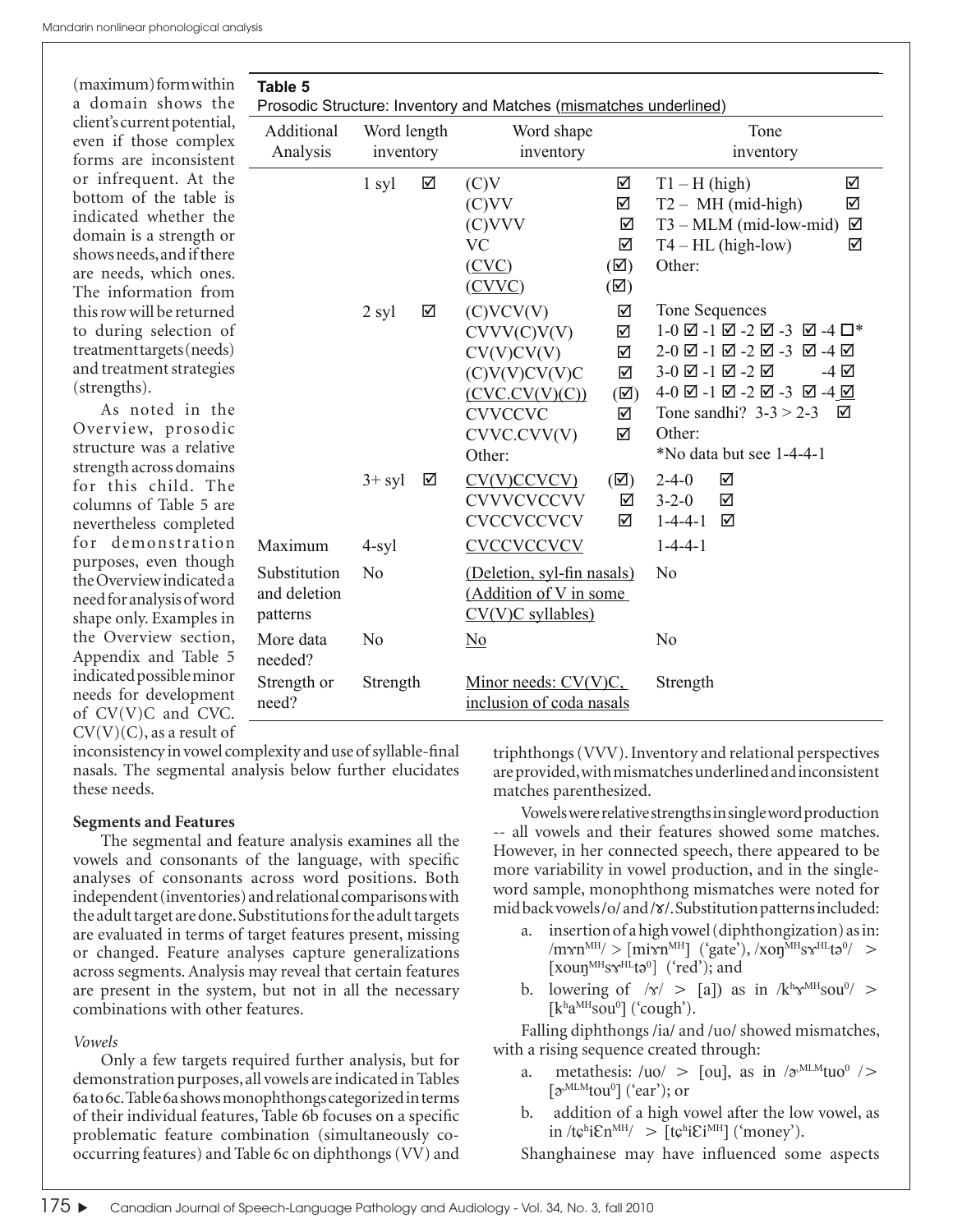of her vowel production, in particular the diphthongs, because Shanghainese has fewer diphthongs than Mandarin. The insertion of a high vowel in /tchiEn<sup>MH</sup>/ [tchiEi<sup>MH</sup>] 'money' may be a result of the nasal deletion, another Shanghainese influence, but this is speculative. It is unlikely that vowel metathesis was a direct result of Shanghainese influence.

### *Consonant Inventory and Word Position*

Consonant analyses include: (a) an evaluation of consonant inventory and matches by word position; (b) a substitution analysis of individual consonant features by manner, place and laryngeal status; and (c) evaluation of simultaneous feature combinations. The inventory and match analysis by word position divides targets into true consonants ([+consonantal]) and glides ([-consonantal]), as shown in Table 7.

The rows in Table 7 provide four evaluations: (a) consistent; versus (b) inconsistent matches with the language targets; (c) non-Mandarin substitutions; and (d) consonants or glides missing from the inventory. As noted in the Overview, and further demonstrated in Table 7, the child showed consistent matches for many consonants

and glides, but inconsistency concerning coronal fricatives, affricates and /l/. Examples presented in the Overview show inconsistent match for the [Dorsal] nasal /ŋ/ in word-internal syllable-final position, and inconsistent match for the  $[Coronal]$  nasal  $/n/$  in word-final position. These inconsistencies may reflect the influence of Shanghainese, where only the velar nasal is used, and even that is sometimes elided. Non-Mandarin substitutions included [d  $\sin \theta$  [d]. The [d] may also show influence from Shanghainese, which has voiced obstruents. Missing from the word-initial inventory were the affricate/ts/ and retroflex /ɻ /. Missing from the word-medial inventory were the /ts/, / $\wp$  and /t $\wp$  and /t $\wp$ <sup>h</sup>)/. (Further examples are provided in the substitution analysis below.) The lack of retroflexes may reflect the influence of Shanghainese, which has no retroflexes. However, she also used retroflexes on occasion where they do not occur in Mandarin, possibly reflecting over-generalization of a developing category

uei  $\boxtimes$ 

| Table 6a<br>Vowel Inventory and Match Analysis (mismatches underlined) |                                                                                                                                |                                                                         |                  |  |  |  |  |
|------------------------------------------------------------------------|--------------------------------------------------------------------------------------------------------------------------------|-------------------------------------------------------------------------|------------------|--|--|--|--|
| Feature or<br>Combination <sup>a</sup>                                 | <b>Vowel Inventory</b>                                                                                                         | Strengths/Needs                                                         |                  |  |  |  |  |
| Dorsal [+back]<br>Coronal<br>Dorsal [+high]                            | $u \boxtimes (o \boxtimes)(\gamma \boxtimes)$ a $\boxtimes$ $o \boxtimes \gamma$<br>i⊠ y⊠ e⊠<br>i⊠ y⊠u⊠                        | (Strength $\boxtimes$ )<br>Strength $\boxtimes$<br>Strength $\boxtimes$ | Need $\boxtimes$ |  |  |  |  |
| Dorsal [-high]<br>$&$ [-low]                                           | $e \boxtimes e \boxtimes \pi$ ( $\underline{o} \boxtimes$ ) ( $\underline{v} \boxtimes$ )                                      | (Strength $\boxtimes$ )                                                 | Need $\boxtimes$ |  |  |  |  |
| Dorsal [+low]                                                          | a ⊠                                                                                                                            | Strength $\boxtimes$                                                    |                  |  |  |  |  |
| Labial [+round]                                                        | $u \boxtimes (\underline{o} \boxtimes) y \boxtimes \rightarrow \boxtimes$                                                      | (Strength $\boxtimes$ )                                                 | Need $\boxtimes$ |  |  |  |  |
| $[-round]$                                                             | $i \boxtimes e \boxtimes a \boxtimes (\gamma \boxtimes)$                                                                       | (Strength $\boxtimes$ )                                                 | Need $\boxtimes$ |  |  |  |  |
| $[+tense]$                                                             | $i \boxtimes u \boxtimes y \boxtimes e \boxtimes a \boxtimes (0 \boxtimes)$<br>$(\gamma \boxtimes) \mathrel{\sigma} \boxtimes$ | (Strength $\boxtimes$ )                                                 | Need $\boxtimes$ |  |  |  |  |
| $[ -tense ]$                                                           | ∍ ⊠                                                                                                                            | Strength $\boxtimes$                                                    |                  |  |  |  |  |

a By using the features [Dorsal], [Coronal] (front vowels), and [Labial] (+round vowels), consonant and vowel features can be seen to share place of articulation (Bernhardt  $&$  Stemberger, 1998). All vowels use the tongue body and therefore have a [Dorsal] component. Mid vowels are neither [+high] nor [+low] but a combination of [-high] and [-low]. Note. In all tables, parentheses indicate inconsistent matches.

| Table 6b                 | <b>Vowels: Feature Combinations</b>                                                              |                                                                                                                            |                                                 |  |
|--------------------------|--------------------------------------------------------------------------------------------------|----------------------------------------------------------------------------------------------------------------------------|-------------------------------------------------|--|
|                          | <b>Vowel Needs for Feature Combinations</b>                                                      |                                                                                                                            | Patterns                                        |  |
| 0 <sup>x</sup>           | Dorsal [+back] [-high] [-low]                                                                    | 1. Diphthongization with a $[+high]$<br>feature: /o/ to [ou] $/\gamma$ /> [i $\gamma$ ]<br>2. Lowering of $\sqrt{x}$ > [a] |                                                 |  |
| Table 6c                 | Diphthongs and triphthongs                                                                       |                                                                                                                            |                                                 |  |
| VV/VVV                   | VV, VVV Inventory                                                                                | Patterns                                                                                                                   | Strengths/Needs                                 |  |
| <b>Rising</b><br>Falling | ai Ø ei Ø ou Ø ao Ø<br>(ia $\boxtimes$ ) ua $\boxtimes$ ( <u>uo</u> $\boxtimes$ ) ie $\boxtimes$ | $/1a/$   1a1                                                                                                               | Strength $\boxtimes$<br>(Strength $\boxtimes$ ) |  |
|                          | ye Ø iao Ø iou Ø uai Ø                                                                           | $/uo$ $>$ [ou]                                                                                                             | Need $\boxtimes$                                |  |

in Mandarin. Because the nasals and the retroflexed fricative and affricates were matched in some word positions, but not others, they would be considered 'positional' (syllable structure) rather than 'segmental' goals.

Table 8 shows all the substitutions (and deletions, indicated with ø) for consonants, divided by manner, place and laryngeal (voiceless) features. The first two columns indicate the adult targets by feature (Column A) and sound class and segments (Column B). Substitutions are entered in a row only if they pertain to the target feature. Some of the substitutions for a given consonant appear in more than one place on the chart, because the consonant shows at least two of manner, place and laryngeal feature substitution patterns.

A summary of the feature substitutions follows with examples.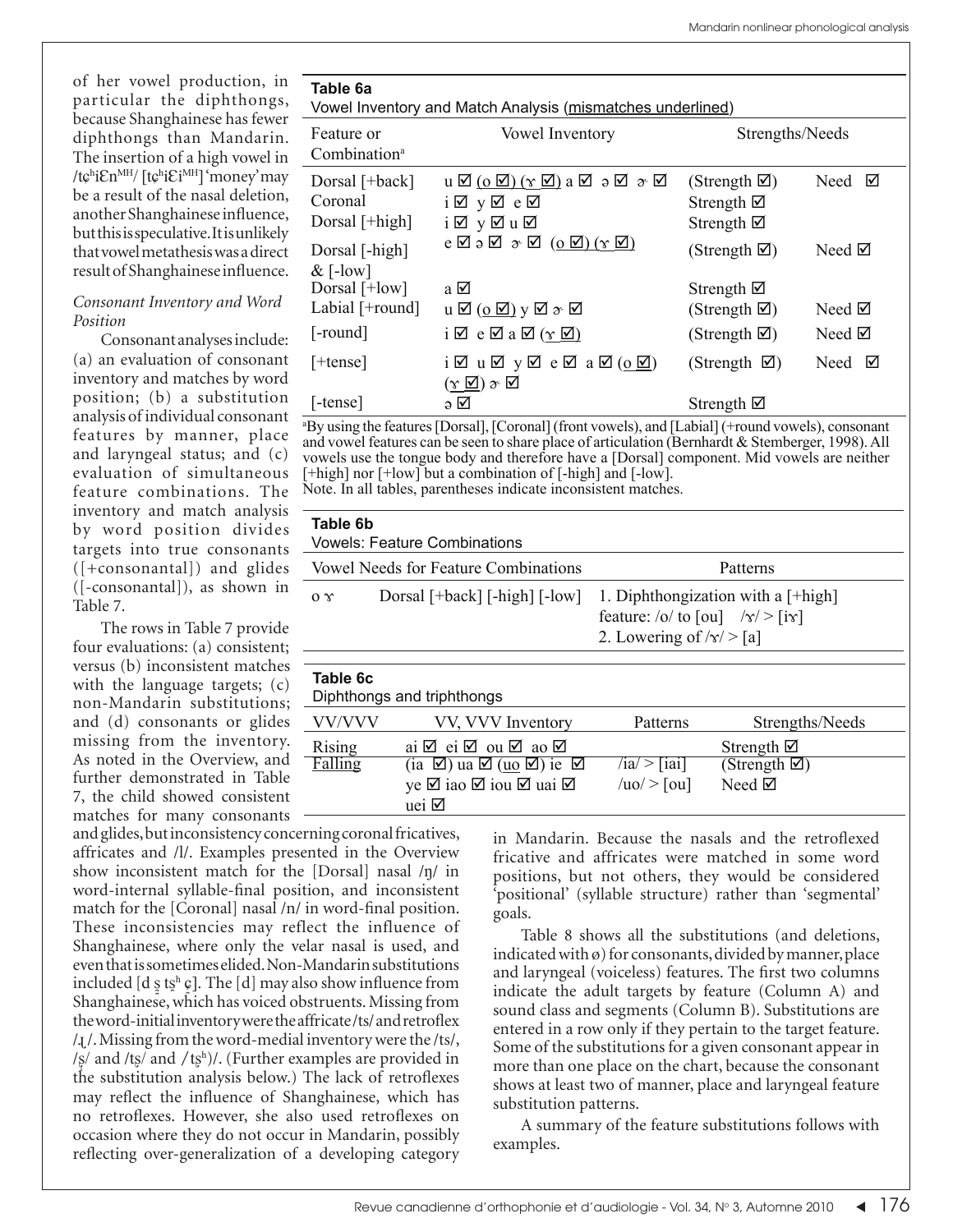| Table 7<br>Consonant and glide inventory and matches |                                                                             |                 |                                                              |                |  |  |
|------------------------------------------------------|-----------------------------------------------------------------------------|-----------------|--------------------------------------------------------------|----------------|--|--|
| Feature                                              | Word-initial                                                                | FW <sup>a</sup> | Medial, Syllable-<br>initial                                 | Word-<br>final |  |  |
| [+consonantal]                                       |                                                                             |                 |                                                              |                |  |  |
| Consistent match                                     | $p p^h$ t t <sup>h</sup> k k <sup>h</sup> m n f t $\varphi$ t $\varphi^h$ x | $\mathbf n$     | $p^{h}$ t t <sup>h</sup> k m n f s $\varphi$ t $\varphi^{h}$ | ŋ              |  |  |
| Inconsistent match                                   | $s$ ş t<br>ş tş $^{\rm h}$ c $1$                                            | ŋ               | tc <sub>1</sub>                                              | n              |  |  |
| Non-Mandarin substitutions                           | d s ts tsh $c$                                                              |                 | d ts                                                         |                |  |  |
| Missing targets                                      | $ts_{\text{L}}$                                                             |                 | ts s ts tsh                                                  |                |  |  |
| [-consonantal]                                       |                                                                             |                 |                                                              |                |  |  |
| Consistent match                                     | $W$ j                                                                       |                 |                                                              |                |  |  |
| Inconsistent match                                   |                                                                             |                 | $\rm (j)$                                                    |                |  |  |

a FW means Syllable-Final-Within-Word

**Note:** The word-initial and word-medial inventories show some positional constraints: inconsistency for syllablefinal nasals and for use of the retroflexed fricative and affricates (missing word medially but occurring word initially).

1. Liquids  $/1/$  and  $/$ <del>.</del> $//$  and glide  $/$  $/$ : There was not yet a strong contrast between the liquid and glide categories, or within the liquid category, although both /l/ and /j/ sometimes matched. The /l/ sometimes appeared as [j] and the /j/ sometimes as  $[\c{c}]$  (only word medially).

 $\langle$ jye<sup>HL</sup>liaŋ<sup>0</sup> $\rangle$  > [jye<sup>HL</sup>jiaŋ<sup>0</sup>] 'moon'

 $\gamma$ sua<sup>H</sup>ja<sup>MH</sup>/ > [sua<sup>H</sup>ça<sup>MH</sup>] 'brush teeth'

The  $/I/$  appeared consistently as  $/I/$ , as in  $/I$ ou<sup>HL</sup>/ > [lou<sup>HL</sup>] 'meet.'

2. Coronal fricatives and affricates: As can be seen in Table 8 and the examples below, coronal fricatives and affricates either inconsistently matched, or were absent from the inventory. In terms of substitutions by manner of articulation, coronal fricatives remained fricatives, even if the place or laryngeal features changed, as in:

 $\frac{1}{\text{Suo}}$ <sup>MLM</sup> $\frac{1}{\text{Suo}}$   $\frac{1}{\text{lock}}$ 

 $\sqrt{\text{su}^{\text{H}}}$  >  $\sqrt{\text{su}^{\text{H}}}$  'book'

However, affricates sometimes lost their [+continuant] (fricative) component as in:

 $/ts<sup>h</sup>ai<sup>HL</sup>/(s<sup>h</sup>ai<sup>HL</sup>)$  'vegetable'

/tʂuo<sup>H</sup>tsi(ə)<sup>0</sup>] > [tuo<sup>H</sup>ts̪i<sup>0</sup>] 'table'

Substitutions by place of articulation showed various changes. The contrast between (dento-) alveolar ([+anterior]) and post-alveolar ([-anterior]) fricatives was not yet well-established. The /s/ showed more consistent matches than /ʂ/, but the two did interchange with one another, as the examples above for /suo $^{MLM}$ / and / $\text{su}^H$ / show. Similarly, the post-alveolar affricates /tʂ(h)/and /tɕ/ and fricative  $\sqrt{\varsigma}$  sometimes appeared as dento-alveolars  $(|+$ anterior]), whereas the  $|+$ anterior] affricate /ts/ sometimes appeared as the [-anterior] [tʂ]. In addition, [+grooved] coronals were often replaced with a [-grooved] consonant.

/tʂ<sup>H</sup>itʂu<sup>H</sup>/ > [tʂi<sup>H</sup>du<sup>H</sup>] 'spider'

/tsuei<sup>MLM</sup>pa<sup>0</sup>/ > [tʂuei<sup>MLM</sup>pa<sup>0</sup>] 'mouth'

Finally, although there was a high degree of accuracy for the laryngeal (voiceless) features, the voiced stop [d]

sometimes substituted for the voiceless target, as in 'spider' above, and in:

 $/$ fei<sup>H</sup> $\varphi$ i<sup>H</sup> $/$  > [fei<sup>H</sup>di<sup>H</sup>] 'plane'

 $\text{Msai}^{\text{HL}}$ tçi $\text{Em}^{\text{HL}}$  >  $\text{[dai}^{\text{HL}}$ tçi $\text{Em}^{\text{HL}}$  'goodbye'

Within the coronal fricative and affricate set for Mandarin, the child showed clear needs for development of manner features (affricates), place features (all) and laryngeal features (primarily affricates).

### *Variability and Sequences*

As indicated in the overview, assimilations, dissimilations, coalescences and metatheses were not observed, except for diphthongs (as noted above under vowels). Thus, for this child, no further analysis was indicated. Other variability was already addressed in the above analyses.

### **Summary, Goal Selection and Treatment Strategies**

The above information is integrated into a final table for analysis, to determine any potential goals and treatment strategies (Table 9).

The general perspective of the nonlinear approach to phonological intervention is to use strong word structures to support new segments and features and vice versa (Bernhardt & Stemberger, 2000). In addition, it is crucial to consider all other aspects of the child's development, in order to set priorities and strategies for intervention. Table 9 fi rst summarizes the strengths and needs across domains of prosodic structure, word position and sequence and features and segments (sub-divided into single features versus feature combinations). Initial goals for Mandarin development are then suggested from this set, with treatment strategies indicated that use strengths to support needs and take other aspects of the child's linguistic system, personality, cognitive development and environmental support into consideration. Finally, a goal order is described which reflects the interactions of phonology with other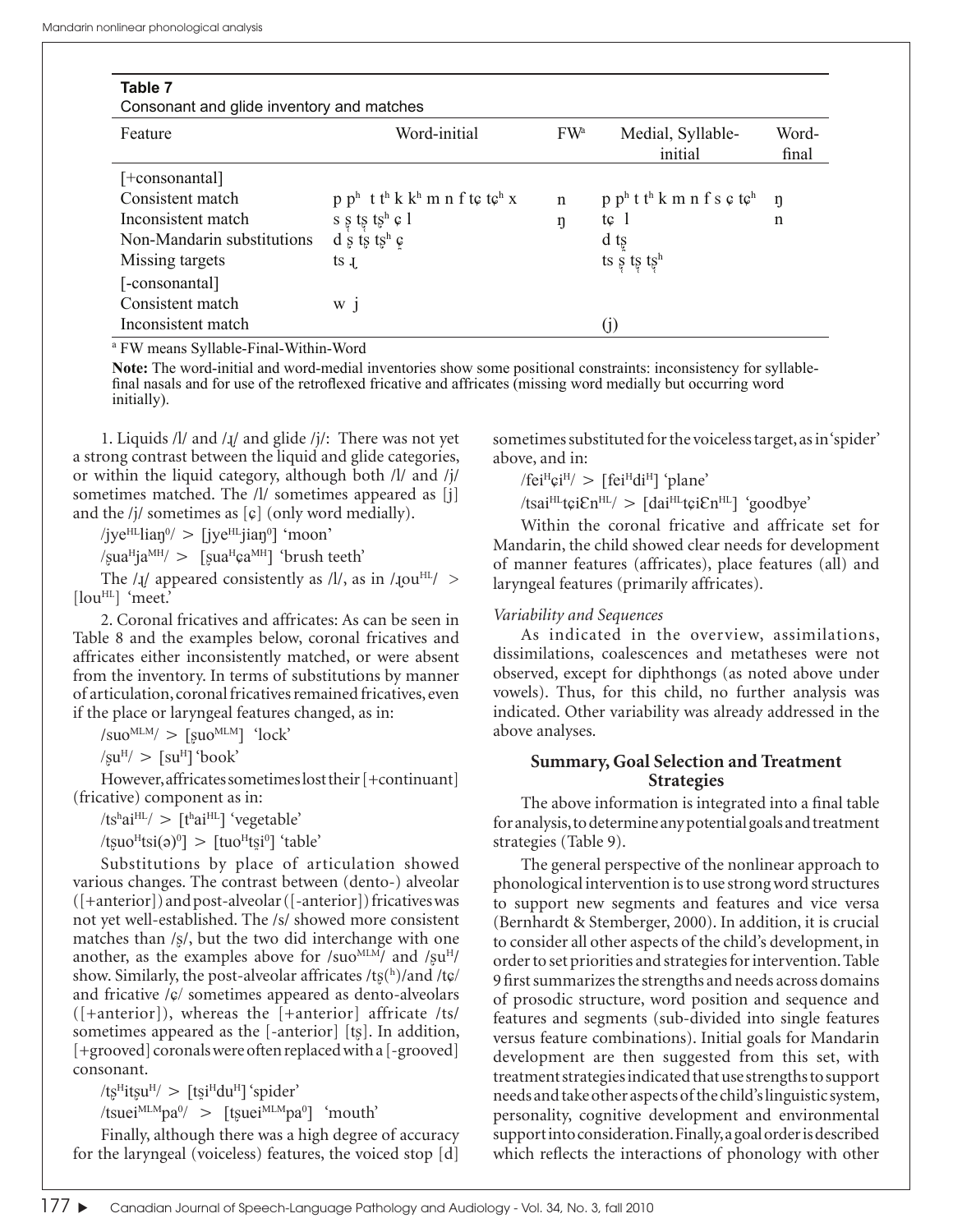### **Table 8**

Consonant substitutions and deletions designated by feature category and word position

| Target feature                                                         | Target consonants                                                               | Word-initial                                                                         | SF <sup>a</sup>        | Medial<br>SI <sup>a</sup>                                 | Word-final          |
|------------------------------------------------------------------------|---------------------------------------------------------------------------------|--------------------------------------------------------------------------------------|------------------------|-----------------------------------------------------------|---------------------|
| Manner:                                                                |                                                                                 |                                                                                      |                        |                                                           |                     |
| [-consonantal]<br>$\left[ +\text{sonorant} \right]$ &<br>$[+constant]$ | Glides w j<br>Liquids $1\overline{1}$ .                                         | (1 > j)                                                                              |                        | $\begin{pmatrix} j > c \\ l > j \end{pmatrix}$            |                     |
| $[+  \text{ateral}]$                                                   | Lateral 1                                                                       | (1 > j)                                                                              |                        | (1 > j)                                                   |                     |
| $[+$ nasal]                                                            | Nasals m n n                                                                    |                                                                                      | $(p > \emptyset)$      |                                                           | $(n > \varnothing)$ |
| [-continuant]<br>$(\&$ [-nasal])<br>[+continuant] $(x$<br>[-sonorant]) | Oral stops<br>$p p^h t t^h k k^h$<br>Fricatives<br>f s s $c x$                  |                                                                                      |                        |                                                           |                     |
| [-continuant],<br>[+continuant]                                        | Affricates<br>ts ts <sup>h</sup> ts ts <sup>h</sup> tc tc <sup>h</sup>          | ts > d<br>$ts^h > t^h$<br>$ts > t$ , $t^h$ , d                                       |                        | $ts^h > t^h$<br>ts, $t\epsilon > d$                       |                     |
| Place:<br>Labial<br>Labiodental                                        | Labials<br>$ph$ ) m f w<br>$\mathbf f$                                          |                                                                                      |                        |                                                           |                     |
| Coronal<br>[+anterior]                                                 | t th s ts tsh n l                                                               | $(s > s)$ $(l > j)$<br>$ts$ > $ts$                                                   |                        | (1 > j)                                                   | $(n > \varnothing)$ |
| [-anterior]                                                            | s ts ts <sup>h</sup> $\varphi$ t $\varphi$ t $\varphi$ <sup>h</sup> $\varphi$ i | (s > s, s)<br>$(ts, tsh > th, d,$<br>$tsh$ )<br>$(ts^h > ts^h)$<br>$(c > c)$ $I > 1$ |                        | s > s<br>ts > d<br>$ts^h > t^h$<br>$(t\epsilon > t^h, d)$ |                     |
| [+grooved]                                                             | s ts ts <sup>h</sup> s ts ts <sup>h</sup><br>(plus 1 j)                         | (ts > d)<br>(s > s)<br>$(tsh > th, d, ts)$                                           |                        | $ts > t$ , ts<br>ts > d<br>$ts^h > t^h$                   |                     |
| [-grooved]                                                             | $c$ tc tc <sup>h</sup><br>(plus stops, $l, n$ )                                 |                                                                                      |                        |                                                           |                     |
| Dorsal                                                                 | $k$ g $\eta$ x w j                                                              |                                                                                      | $(\eta > \varnothing)$ | $(j > \varrho)$                                           |                     |
| Laryngeal:<br>[-spread glottis]                                        | Unaspirated<br>$p$ t k ts ts t $\varphi$                                        | (ts, ts > d)                                                                         |                        | ts > d<br>$(t\epsilon > d, t^h)$                          |                     |
| [+spread glottis]                                                      | $p^h$ th $k^h$ tsh tsh tch<br>f s g c x                                         |                                                                                      |                        |                                                           |                     |
| (asp; [-vc] frics.)                                                    |                                                                                 |                                                                                      |                        |                                                           |                     |

Note. Substitutions are entered only if they apply to the target feature. Parentheses  $=$  inconsistent substitution.  $SF =$ syllable-final medial;  $SI = syllable-inital$ , medial.

factors and the relative strengths in the system.

For this child, there were no high priority prosodic structure needs and therefore no goals for this domain. This indicated that all prosodic structures were available for addressing segment and feature needs, except those with the mismatching vowels and syllable-final nasals (a positional need). Nevertheless, the monosyllable might be the preferred word length in early phases of treatment for such a child, in order to allow specific focus on the particular

features/segments in question. When there is apparent variability in connected speech, however, as was the case here, treatment would need to proceed from monosyllables to longer words and phrases. The major needs for this child were coronal fricatives, affricates and liquids, other needs including mid back vowels, the diphthong /uo/ (especially in connected speech where the vowels appeared to vary more), and syllable-final nasals.

The child received treatment over a 10-month period,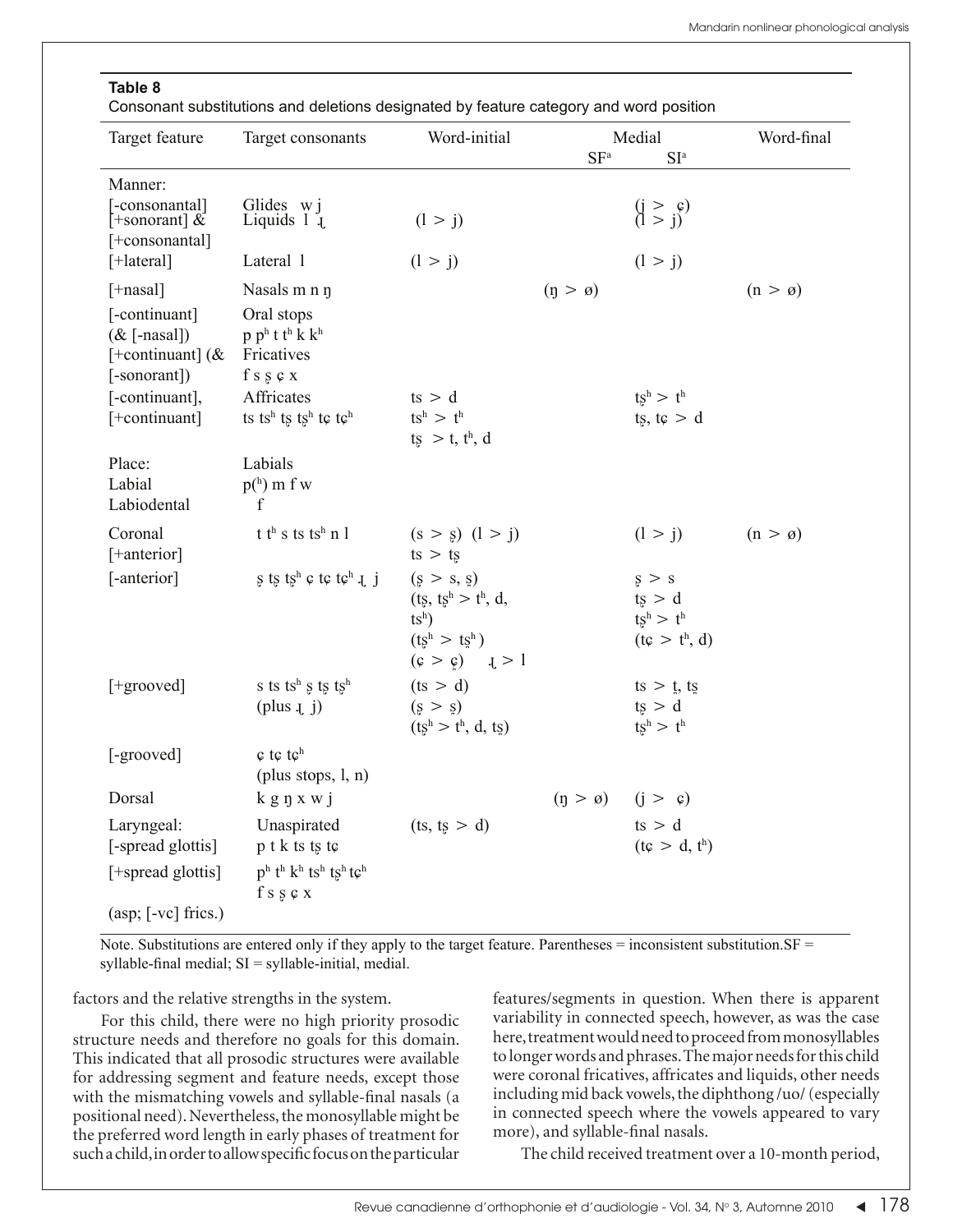| Table 9<br>Summary, Goal Selection and Treatment Strategies |                                                                                                                                                                                                                                                                                                                                                      |                                                                                      |                                                                                                                |
|-------------------------------------------------------------|------------------------------------------------------------------------------------------------------------------------------------------------------------------------------------------------------------------------------------------------------------------------------------------------------------------------------------------------------|--------------------------------------------------------------------------------------|----------------------------------------------------------------------------------------------------------------|
|                                                             | Prosodic Structure                                                                                                                                                                                                                                                                                                                                   | Word Position or Sequence                                                            | <b>Features and Segments</b>                                                                                   |
| Strengths                                                   | Length: $\checkmark$ to 4 syl.<br>Word Shape: Most<br>Tone: All                                                                                                                                                                                                                                                                                      | Consonant by position: Most $\checkmark$<br>Sequences: Most <del>✓</del> for         | Cons: Stops, labials,<br>dorsals, fric. manner, asp.<br>Vowels: Most √                                         |
|                                                             |                                                                                                                                                                                                                                                                                                                                                      | consonants, vowels, tones                                                            | Tones: All $\checkmark$                                                                                        |
| <b>Needs</b>                                                | Length: None                                                                                                                                                                                                                                                                                                                                         | Consonant by position:                                                               | Consonants:                                                                                                    |
|                                                             | Word shape: $(CV(V))$                                                                                                                                                                                                                                                                                                                                | (a. Syllable-final $/n/$ , $/n/$ )                                                   | a. Cor frics: [anterior]                                                                                       |
|                                                             | C), as part of vowel<br>treatment                                                                                                                                                                                                                                                                                                                    | b. Medial /s, ts, $ts^h$ /                                                           | b. Cor affrics: $[-, +cont]$ ,<br>[anterior], [-spr glottis]                                                   |
|                                                             | Tones: None                                                                                                                                                                                                                                                                                                                                          | Sequences: /uo/                                                                      | c. Liquids: (1) $\downarrow$ : [+/-lat]<br>d. (Glides: $/i$ )                                                  |
| Initial<br>goals                                            |                                                                                                                                                                                                                                                                                                                                                      | a. Medial /s, ts, $ts^h$ /                                                           | Vowels: Mid back /o/, /x/<br>Single features: [lateral]<br>Combinations:                                       |
|                                                             |                                                                                                                                                                                                                                                                                                                                                      |                                                                                      | a. Cor [ant] $&$ [+cont]<br>b. [-,+continuant]: Affric.<br>c. Cor $&$ [-spread glottis]<br>e. Vowels: Mid back |
| Other                                                       | Child was exposed equally to Shanghainese and Mandarin, and to some English                                                                                                                                                                                                                                                                          |                                                                                      |                                                                                                                |
| factors                                                     | at preschool. Shanghainese influence was noted for some of the developmental<br>patterns, but not all. She had otherwise normal development and personal-social<br>contexts. A younger sister also had mildly protracted phonological development.<br>Connected speech appeared more variable than the single-word context (general<br>observation). |                                                                                      |                                                                                                                |
| Treatment<br>strategies                                     | Tx not indicated<br>(positional, feature)                                                                                                                                                                                                                                                                                                            | Observe vowels and coda<br>nasals for spontaneous change<br>after addressing coronal | a. Use any structure except<br>those with positional/<br>sequence needs                                        |
|                                                             |                                                                                                                                                                                                                                                                                                                                                      | fricatives and affricates                                                            | b. Monosyllables, word-<br>initial (WI), then longer<br>words, phrases                                         |
| Goal order                                                  |                                                                                                                                                                                                                                                                                                                                                      | 2b. Medial [-anterior] fric. /s/<br>3b. Medial / $ts$ , $tsh$ /                      | 1. Vowels: mid back<br>2a. [+/-anterior] fric. WI<br>3a. [-,+continuant] affric.<br>(asp vs unasp), WI         |
|                                                             |                                                                                                                                                                                                                                                                                                                                                      |                                                                                      | $(3. +/- lateral)$ : (1) $I$ )                                                                                 |

with the following goal set and sequence:

- 1. Vowels: mid back vowels and diphthong /uo/ (because of the apparent greater variability in vowels in connected speech).
- 2. The fricative [+anterior]/[-anterior] contrast between  $/s$  and  $/s$ , first word-initially (single feature), and then word medially (positional goal).
- 3. Affricates, including the sequence [-continuant]- [+continuant], and contrasts in [anterior] (alveolar/ post-alveolar) and [spread glottis] (aspiration).
- 4. Finally, liquids; because she already used [l] some of the time, the focus was on  $\lambda$ *l*. (Because she had some exemplars of retroflexes,  $\lambda$ [/ was considered an appropriate goal for her age.)

Needs not addressed were  $\frac{1}{i}$ ,  $\frac{1}{j}$  and the syllable-final nasals.

The family noted that, after targeting the vowels, the child's intelligibility increased noticeably. Following consonant intervention, the coronals also improved, although she continued to produce ungrooved variants some of the time (consistent with her age). In terms of the overall treatment program, her parents reported understandingabout 70% of her speech face-to-face within context before treatment, and almost 100% post-treatment. Her grandparents reported understanding about 20% of her speech pre-treatment and about 80% post-treatment when speaking Mandarin to her on the phone from Shanghai.

## **Conclusion**

The objectives of the paper were to outline the major aspects of the Mandarin phonological system and to provide a sample analysis for a child with mild-moderately protracted phonological development based on Bernhardt